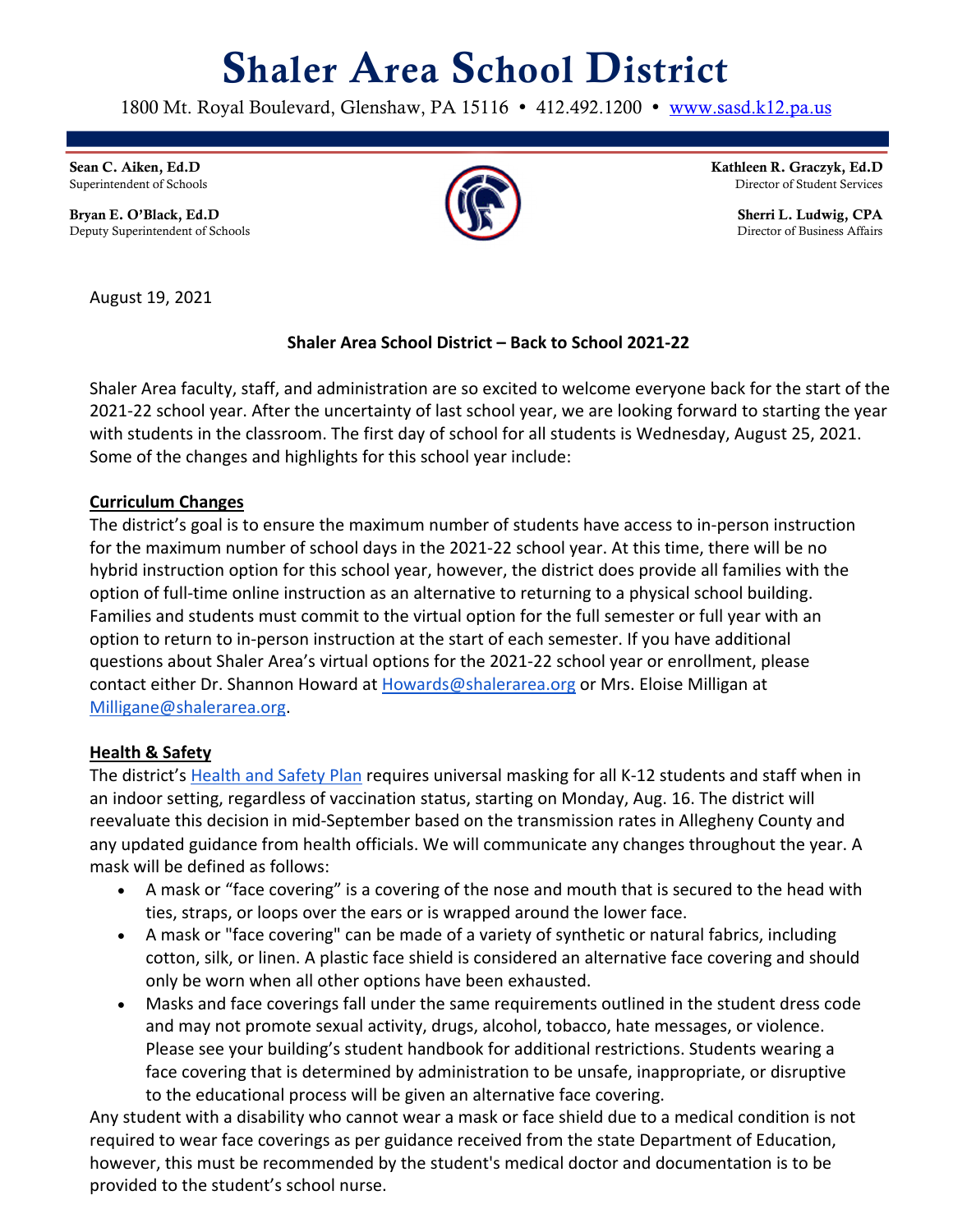The district will continue to limit non-essential visitors and volunteers for the 2021-22 school year. Appointments for all essential meetings are required. Visitors will be required to wear a mask or face covering when indoors at any district building or facility for any reason.

Additional health and safety strategies will remain in place for the start of the 2021-22 school year based on the district's Health and Safety Plan, including but not limited to:

- Masking being required on all district transportation, including after-school team and activities buses;
- Reinforcement of regular and proper handwashing;
- Hand sanitizer placed in all classrooms and high traffic areas;
- Enhanced cleaning protocols;
- Contact tracing and isolation/quarantine protocols for all non-vaccinated individuals as
- directed by state and local health departments;
- Seating during meal times and in the cafeteria will remain 3-6 feet, as feasible;
- Staff will continue to provide mask breaks throughout the school day.

#### **Contacting Your School Nurse**

It is important to communicate with your student's school nurse in order for the school district to provide the safest learning environment possible for all students and staff. Please contact your student's school nurse via phone or email immediately if any of the following apply:

- Your student or any member of your household tests positive for COVID-19.
- Your student has been in close contact with a confirmed or presumed positive COVID-19 case.
- Your student is currently quarantined or isolated due to a recent exposure outside of school.
- Your student stayed home from school due to illness or COVID-like symptoms.

We ask that families continue to monitor their students at home as part of a daily screening before sending students to school.

If a COVID-19 positive case occurs in our schools, the district will work in consultation with the state Department of Health and Allegheny County Health Department (ACHD) to complete a risk assessment, isolation and quarantine recommendations, and other infection control recommendations. The district will maintain its COVID-19 Dashboard to provide a visual way to track the positive COVID-19 cases in the district. Daily notifications will be discontinued unless a student is identified as a close contact, however a summary report will be emailed to families on a monthly basis.

#### **School Breakfast & Lunch**

Shaler Area will continue to provide **free** student breakfast and lunch service for the 2021-22 school year in all school cafeterias. Students enrolled in Shaler Area's virtual options who wish to receive free meals should contact Sue Cook, food service director, at shaler@thenutritiongroup.biz to arrange for meal pick up options.

The district encourages families to apply for free and reduced-price meals even though meals will remain free for this school year. Students who qualify for free or reduced-price school meals may also qualify for other discounted or free benefits. For the fastest way to apply or see if you qualify, visit: www.compass.state.pa.us. As a reminder, families must reapply each year even if they qualified in the previous year. If you need additional information or need assistance with the online application please contact Sue McElhinny at mcelhinnys@shalerarea.org or your building's social worker.

#### **Important phone numbers for Back-to-School include:**

• Student Transportation 412-492-1200 ext. 2824